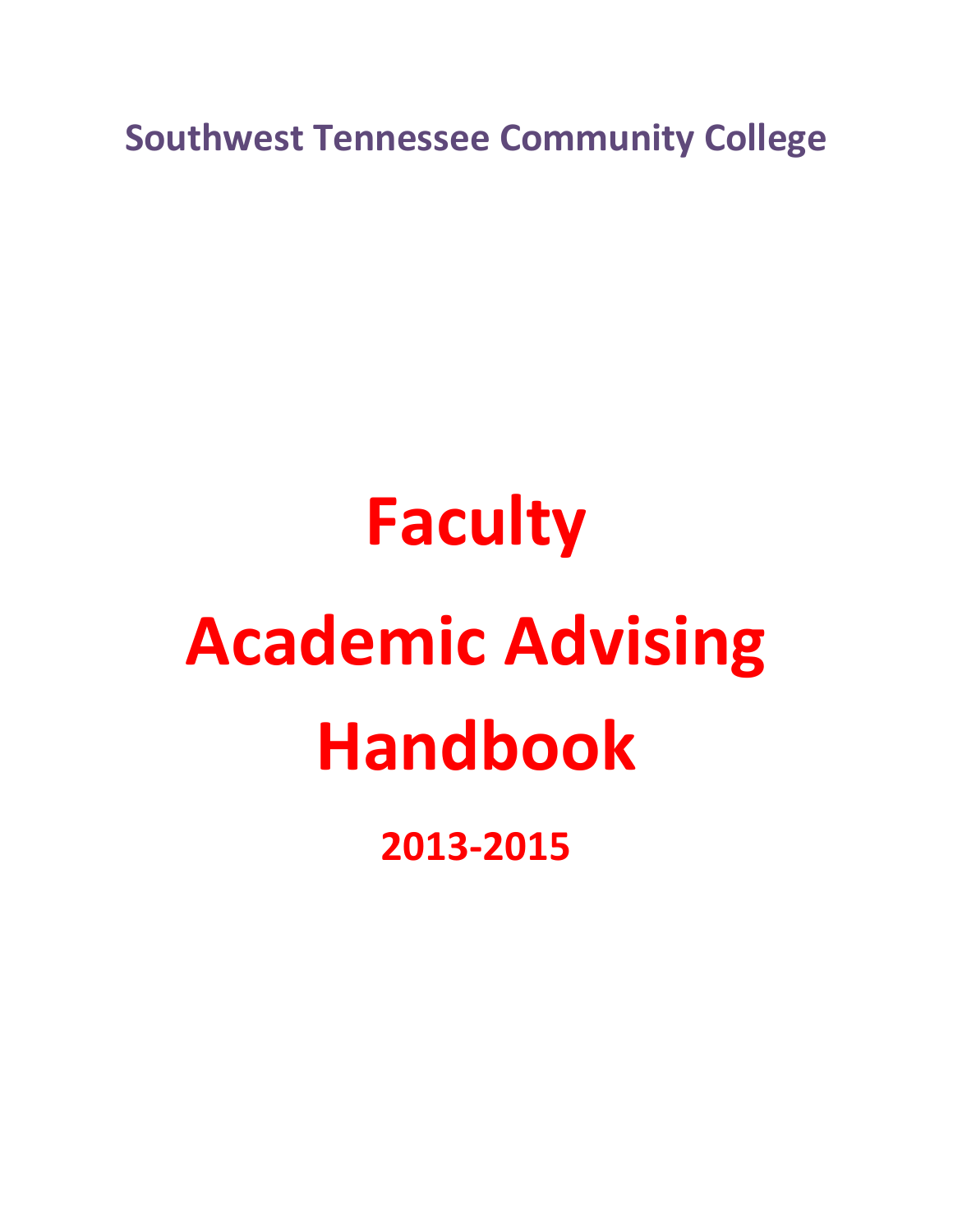## **Table of Contents:**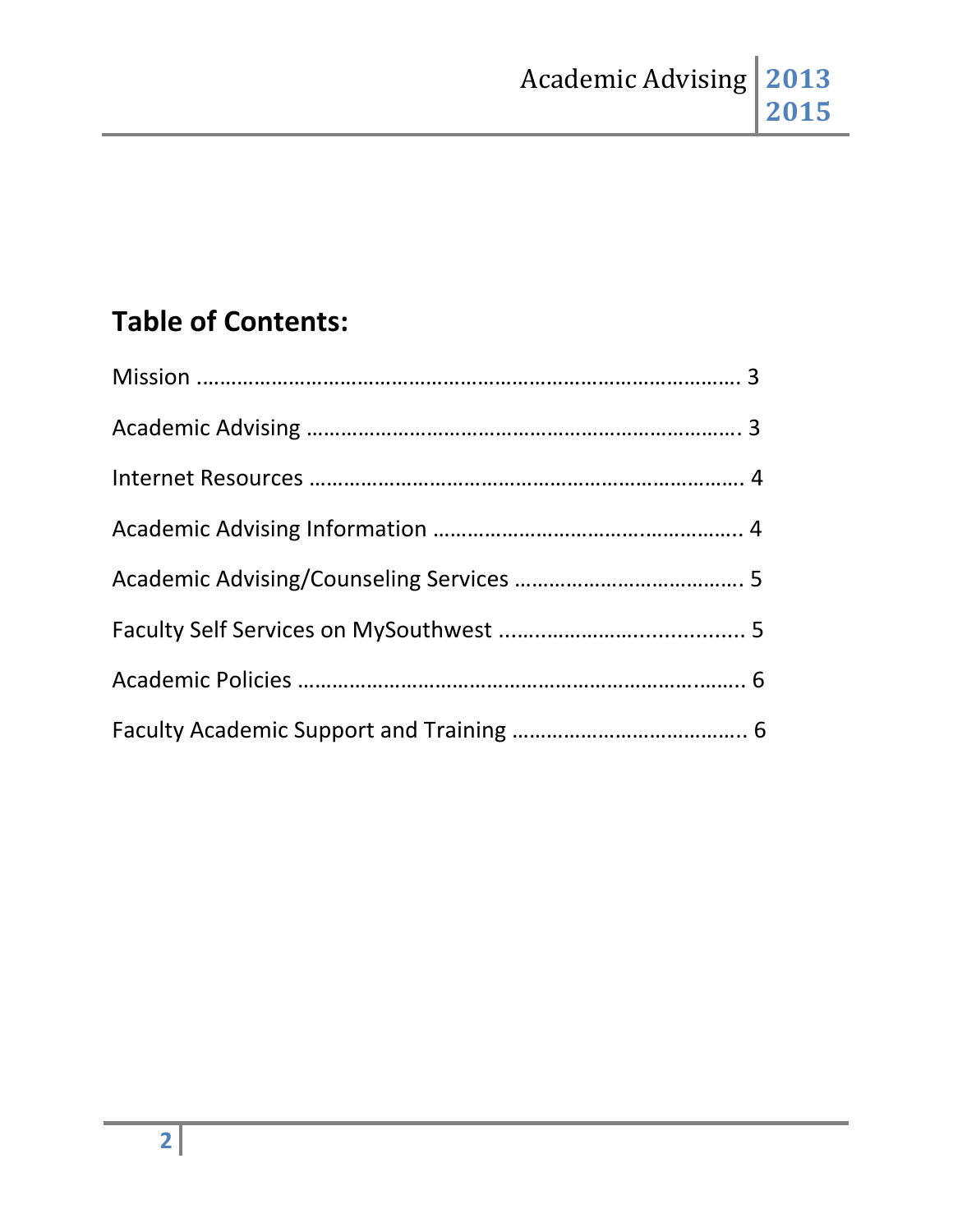#### **Mission**

The mission of Southwest Tennessee Community College is to provide the citizens of Shelby and Fayette counties and the surrounding Mid-South region with a high quality and affordable postsecondary education that prepares them for associate degrees, future educational opportunities, and successful employment.

As a comprehensive, open-access, culturally diverse, public two-year college, Southwest is committed to meeting the educational needs of individual students, communities, and employers through credit and non-credit instruction using both distance learning technology and traditional campus-based classes. Southwest promotes student success in a supportive teaching and learning environment designed to raise educational levels, promote workreadiness skills, enhance career advancement, prepare for university transfer, and enrich personal lives.

## **Academic Advising Mission**

The mission of Academic Advising is to provide the faculty of Southwest Tennessee Community College with academic training, advising tools and develop peer mentoring to enhance faculty academic advising skills.

#### **Academic Advising**

Southwest is dedicated to student learning and academic success. To encourage and foster student commitment to, and involvement in the learning process, the College provides a comprehensive program of developmental academic advisement. Students are advised by Faculty Advisors in academic departments and by Academic Advisors in the Advising centers.

To ensure students are on the correct, shortest paths to graduation, Southwest requires all degree-seeking students to be advised every semester.

Advisors provide guidance, direction and information for the students' academic experience. However, students have the ultimate responsibility for correct course selection and nonduplication of course work.

Description of specific advising procedures is available on the College website.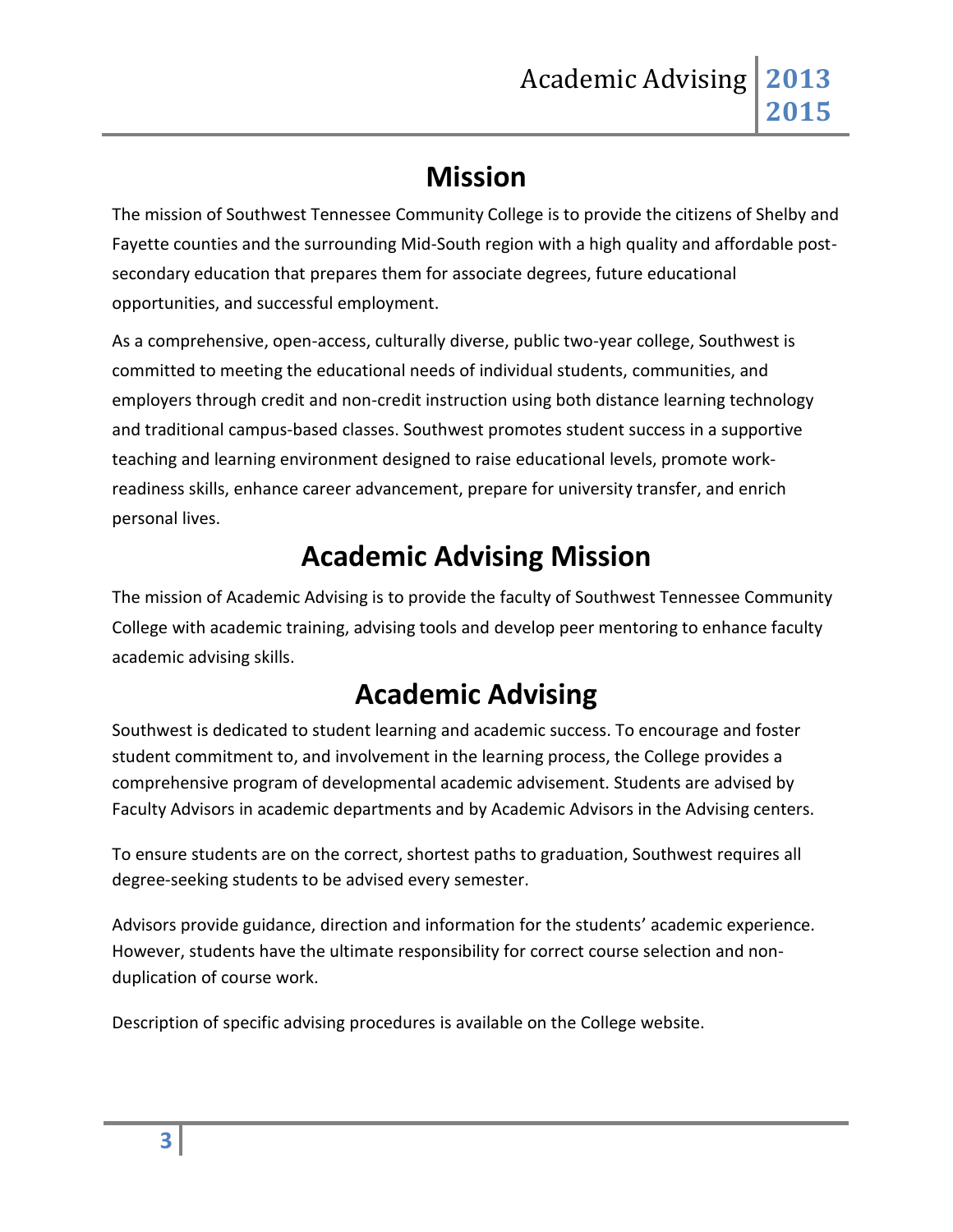#### **Internet Resources**

Southwest Tennessee Community College maintains a Home Page on the Internet where information about the College and its academic programs and policies is available. The Academic Calendar that contains dates important to registration, admissions, and special events is an important Web resource for faculty and students. Visit SOUTHWEST homepages for the latest information. [http://www.southwest.tn.edu](http://www.southwest.tn.edu/)

#### **Academic Advising Information**

- 1. New/Undecided students will see advisors in the Advising and Counseling Department.
- 2. New students who have declared a major will be assigned a faculty advisor in that department at the end of their first semester of enrollment.
- 3. Returning/Continuing students who have selected a specific academic program and have been accepted into that program are assigned to a faculty advisor in that program.
- 4. The students are required to meet with their faculty advisors each semester.
- 5. Academic advisors are required to utilize the online advising program, AdvisorTrac, for documentation of advising sessions. This program is accessed through My Southwest. <https://advisortrac.southwest.tn.edu/TracWeb40/default.html>
- 6. An academic advising manual to guide advisors may be accessed at <http://www.southwest.tn.edu/documents/counseling>
- 7. Advisors will maintain confidential information discussed in advising sessions.
- 8. Advisors will help students define and develop realistic educational career goals.
- 9. Advisors will assist students with monitoring progress toward educational/career goals.
- 10. Advisors will provide students with program or degree requirements.
- 11. Advisors will answer general academic questions.
- 12. Advisors will provide information on registering for classes.
- 13. Advisors will refer students to Advising and Counseling for personal counseling <http://www.southwest.tn.edu/counseling>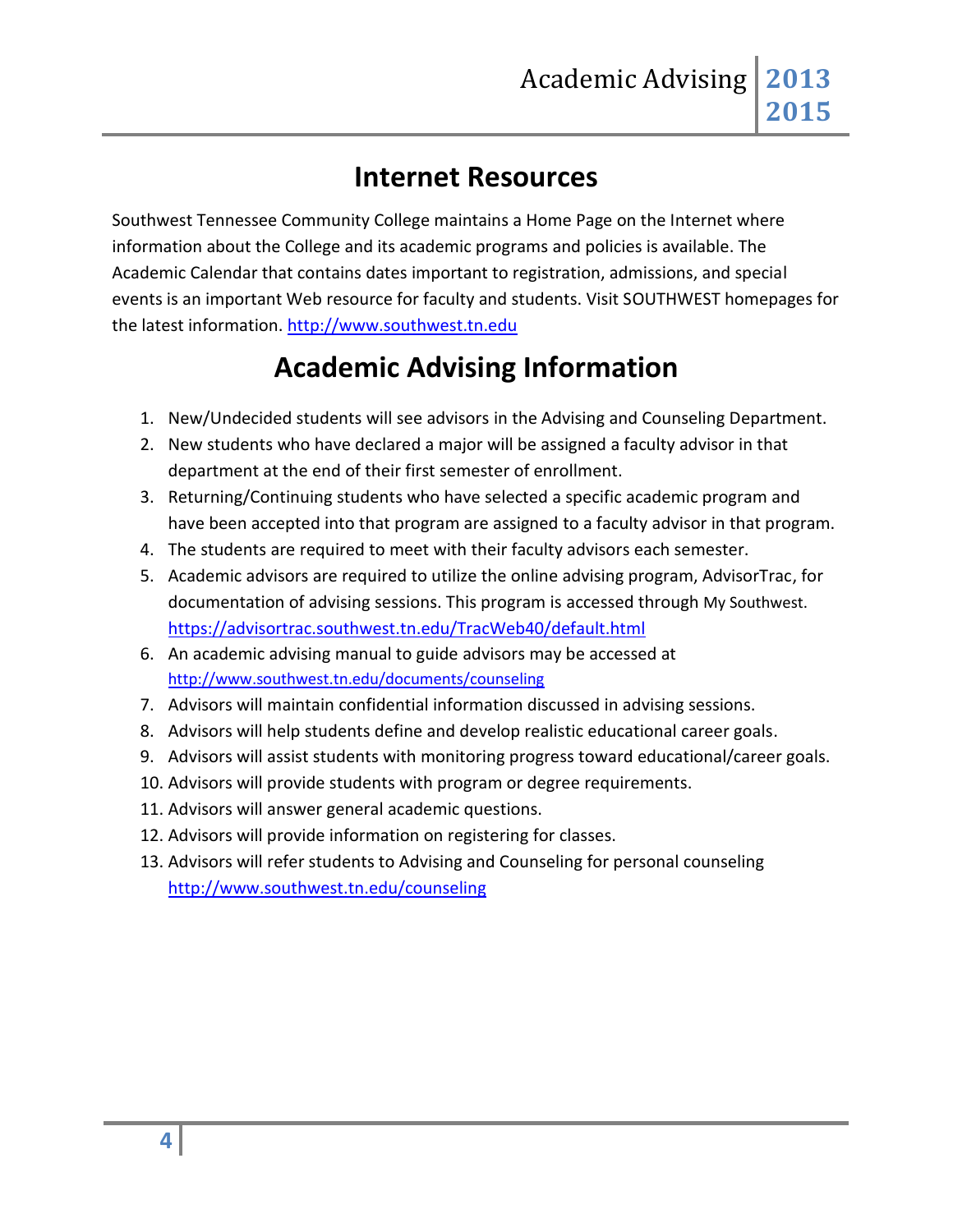#### **Academic Advising/Counseling Services**

#### **Macon Campus Union Campus**

Farris Building, Room 2140 M Building, Room 110 Phone: 333-4594 Phone: 333-5122 Fax: 333-4458 Fax: 333-5711

#### **Faculty Self Service on My Southwest**

**Term Selection:** This link allows you to choose the Academic Term for the other selections on the menu. The term selected on this link will determine the information shown on the Advisee Listing and other records links, such as Student Information, Student Address and Phones, Student Schedule, Academic Transcript, Degree Evaluation, Test Scores, and Holds.

**ID Selection:** This link is used to determine which student's records you will be accessing. Student records can be searched by either Banner I.D. or first and/or last names. The selection of student on this link will determine the information shown on the other records links, such as Student Information, Student Address and Phones, Student Schedule, Academic Transcript, Degree Evaluation, Active Registrations, Registration History, Test Scores, and Holds.

**Student Information:** This link provides information such as first and last term attended, the student's catalog year, their primary advisor, and their program, college, and major.

**Student Address and Phones:** This link provides the contact information on record in BANNER.

**Student E-mail Address:** This link provides the student's Southwest Tennessee e-mail and any personal e-mail addresses ho or she has on record in BANNER.

**Student Schedule:** This link provides access to the student's schedule for the semester selected above, under Term Selection.

**Academic Transcript:** This link provides access to the student's Academic Transcript.

**Degree Evaluation:** This link provides access to an evaluation of the student's Academic Transcript compared to the requirements of the program in which the student is enrolled. This completes the evaluation using the requirements for the student's program in the catalog year indicated on the Student Information page.

**Active Registrations:** This link provides information on the courses in which the student is presently enrolled. This information includes name, section, credit hours, campus, and instructor for the enrolled courses.